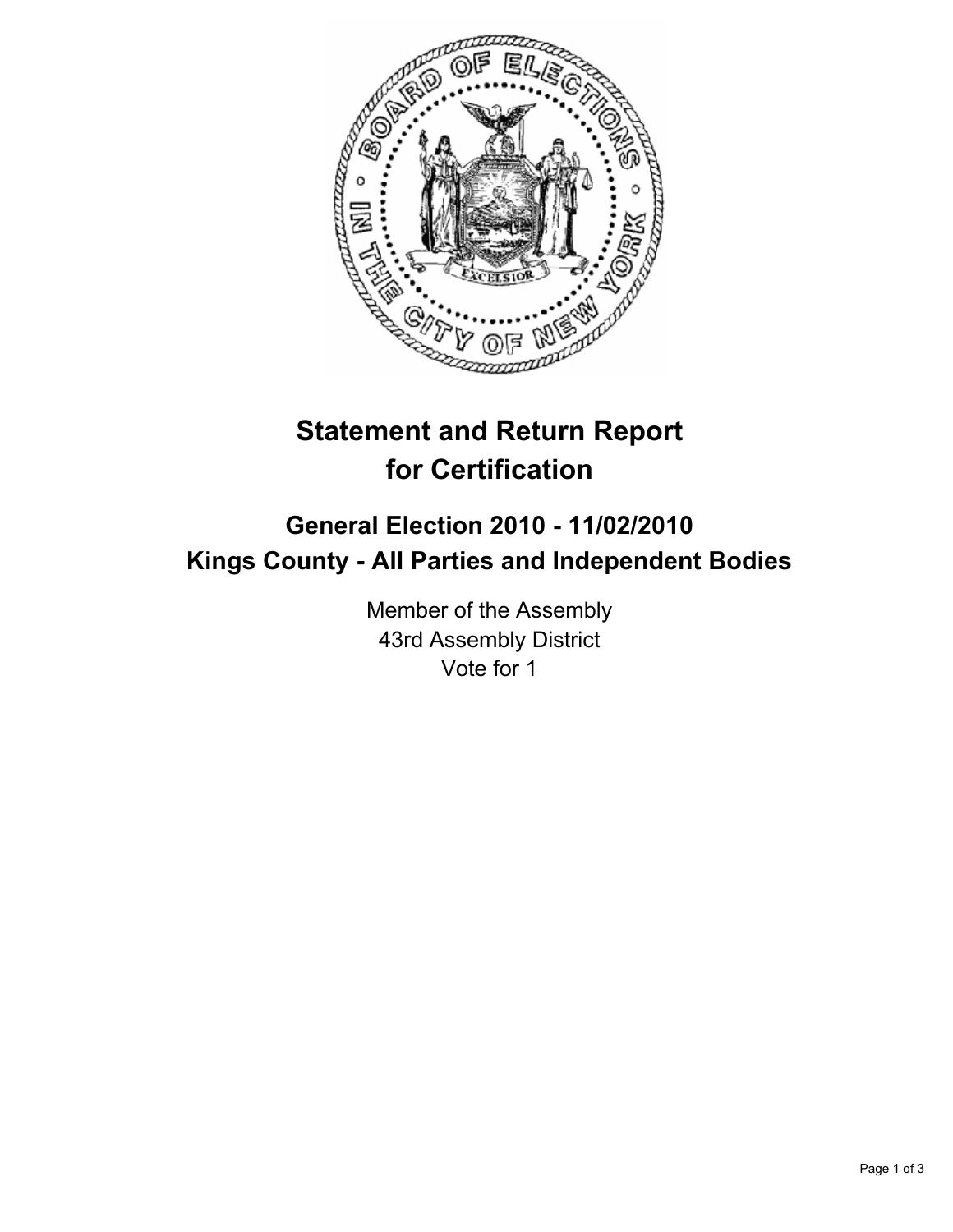

### **Assembly District 43**

| PUBLIC COUNTER                     | 20,734 |
|------------------------------------|--------|
| <b>EMERGENCY</b>                   | 3      |
| ABSENTEE/MILITARY                  | 363    |
| <b>AFFIDAVIT</b>                   | 472    |
| <b>Total Ballots</b>               | 21,648 |
| KARIM CAMARA (DEMOCRATIC)          | 16,501 |
| MENACHEM M RAITPORT (REPUBLICAN)   | 1,248  |
| MENACHEM M RAITPORT (CONSERVATIVE) | 290    |
| KARIM CAMARA (WORKING FAMILIES)    | 1,422  |
| KARIM CAMARA VOID (WRITE-IN)       |        |
| PURGE ALBANY (WRITE-IN)            | 2      |
| TERRI WILSON (WRITE-IN)            | 2      |
| <b>Total Votes</b>                 | 19,466 |
| Unrecorded                         | 2.182  |